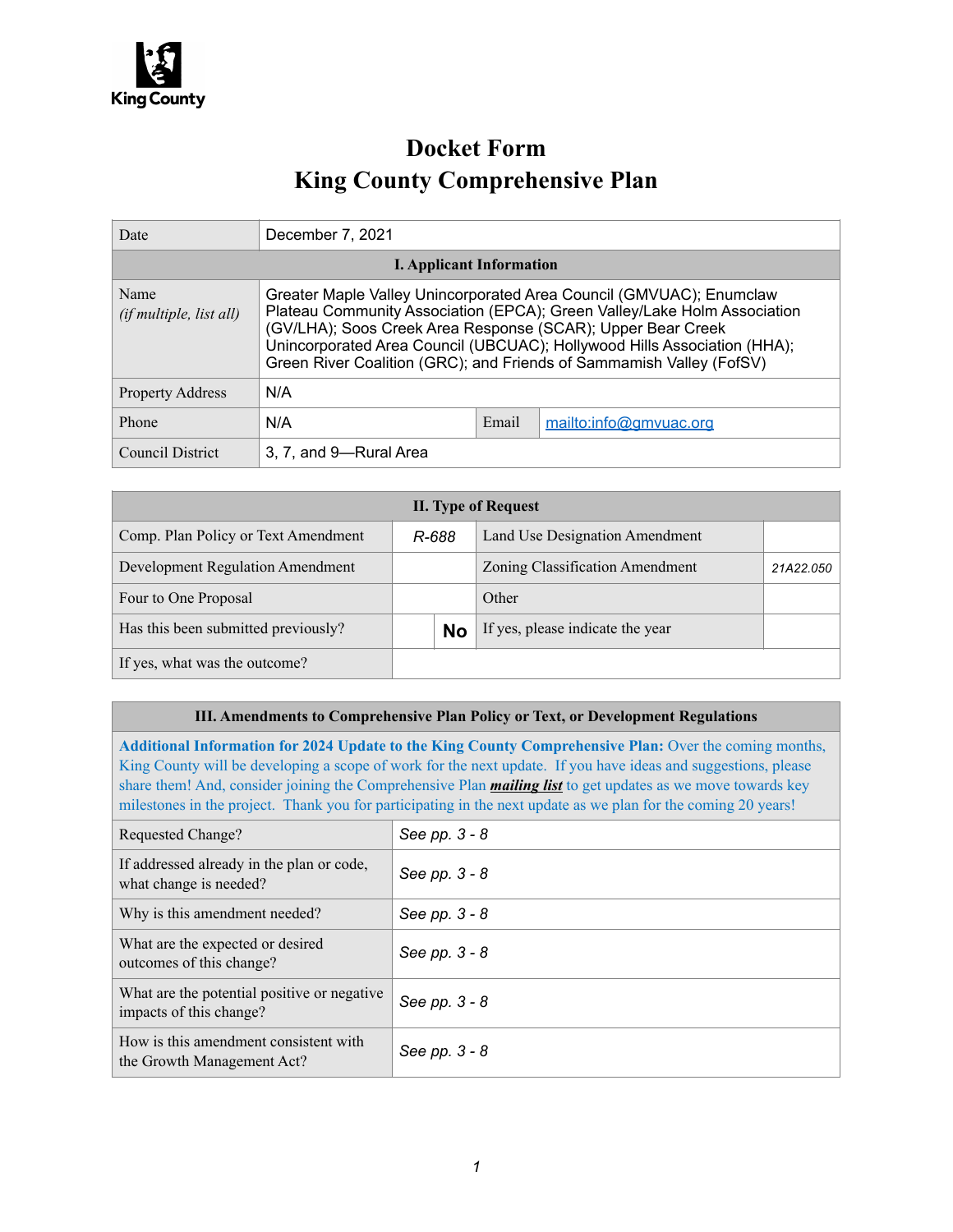

| IV. Amendments to Property Specific Land Use and Zoning                         |            |                                             |     |  |  |
|---------------------------------------------------------------------------------|------------|---------------------------------------------|-----|--|--|
| General Location                                                                | Rural Area |                                             |     |  |  |
| <b>Total Acres</b>                                                              | N/A        |                                             |     |  |  |
| Tax Parcel ID (if multiple, list all)                                           | N/A        |                                             |     |  |  |
| <b>Current Land Use Designation</b>                                             | N/A        | Requested Land Use Designation<br>Amendment | N/A |  |  |
| Current Zoning Classification                                                   | N/A        | Requested Zoning Classification             | N/A |  |  |
| Is there a Special District Overly or<br><b>Property Development Condition?</b> | N/A        |                                             |     |  |  |
| Requested Change and Rationale                                                  | N/A        |                                             |     |  |  |
| Proposed Use of Parcel                                                          | N/A        |                                             |     |  |  |
| How will change affect adjoining parcels?                                       | N/A        |                                             |     |  |  |
| How is change compatible with the<br>surrounding area?                          | N/A        |                                             |     |  |  |
| Additional information?                                                         |            |                                             |     |  |  |

| For property owner representatives: |  |                                                                                        |  |  |
|-------------------------------------|--|----------------------------------------------------------------------------------------|--|--|
| Name                                |  | Email                                                                                  |  |  |
| Phone                               |  | Click to testify you have authorization to<br>submit a docket for this property owner. |  |  |

#### *How to Submit a Docket Form:*

- Save the Form to your computer, fill it out, and then email it to:  $\frac{\text{complan@kingcountv.gov}}{\text{complan@kingcountv.gov}}$ .
- Due to the covid pandemic, paper copies are not being accepted.

#### **Background on King County Docket Process**

The Docket process responds to the requirements of the Growth Management Act at 36.70A.470 and is codified at the King County Code Title 20.18.107 and .140. Docketing means compiling and maintain a list of suggested changes to the comprehensive plan or development regulations in a manner that ensures suggested changes are considered by the county and are available for review by the public. June 30 is the annual docket deadline. There is no fee for submitting the docket form. To download this form electronically or learn more about the Docket Process, visit: http:www.kingcounty.gov/compplan/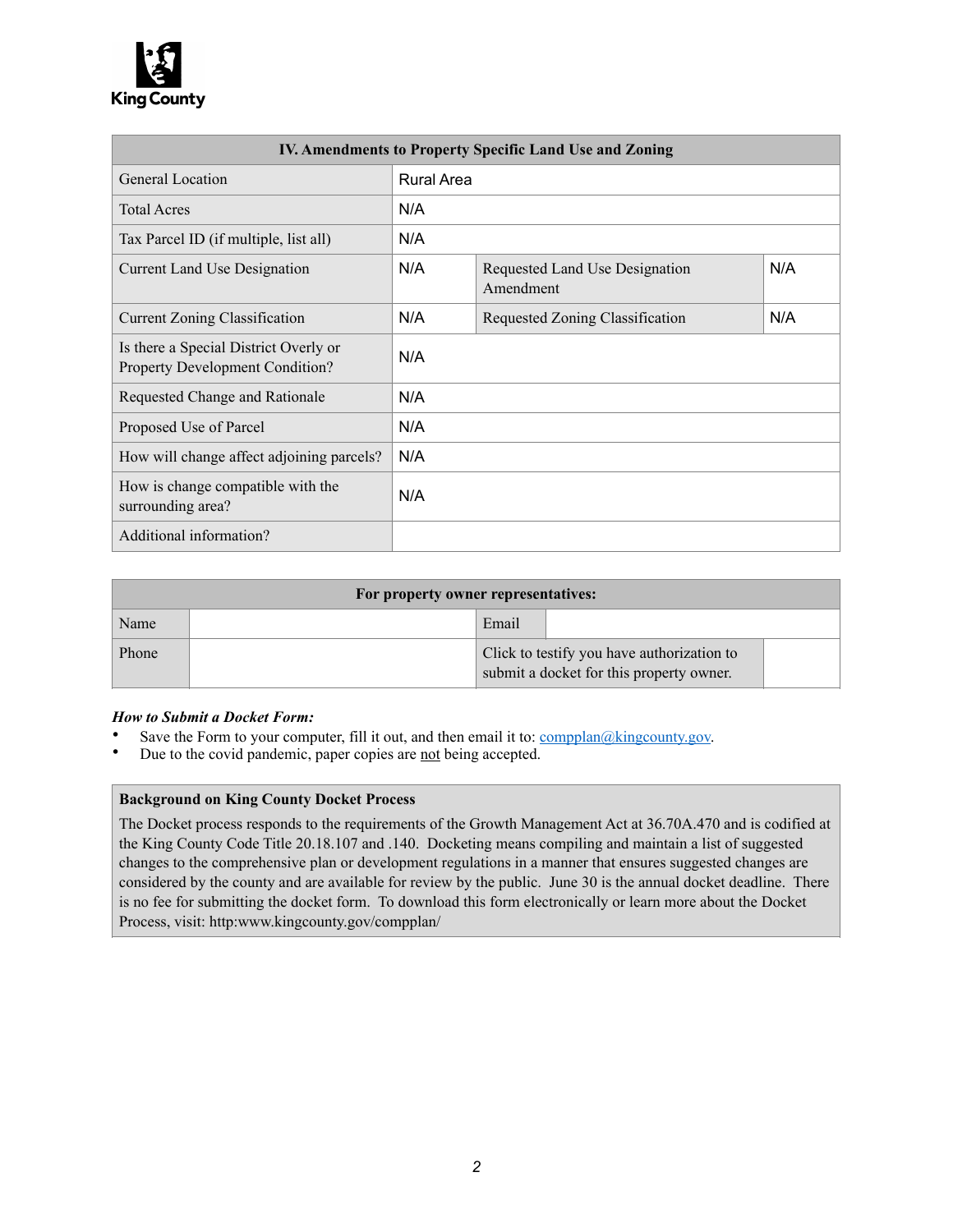

# **KCCP Docket Item Request**

Requesting Organizations: The Greater Maple Valley Unincorporated Area Council (GMVUAC); Enumclaw Plateau Community Association (EPCA); Green Valley/Lake Holm Association (GV/LHA); Soos Creek Area Response (SCAR); Upper Bear Creek Unincorporated Area Council (UBCUAC); Hollywood Hills Association (HHA); Green River Coalition (GRC); and Friends of Sammamish Valley (FofSV).

### **Introduction**

# King County Code (KCC) **Title 21A22.050 [DEVELOPMENT STANDARDS - MINERAL EXTRACTION] Periodic review.** states:

*"A. In addition to the review conducted as part of the annual renewal of a mineral extraction or processing operating permit, coal mine permit or materials processing facility permit, the department shall conduct a periodic review of mineral extraction or processing, coal mine, materials processing facility or fossil fuel facility site design and operating standards at five-year intervals from the date of issuance of the permit.* 

*B. The periodic review is a Type 2 land use decision.* 

*C. The periodic review shall:* 

1. Determine whether the site is operating consistent with all existing permit *conditions and, if not, establish corrective actions; and* 

*2. Apply the most current site design and operating standards to the site through additional or revised permit conditions as necessary to mitigate identifiable environmental, public health and public safety impacts.* 

*(Ord. 19146 § 59, 2020: Ord. 15032 § 28, 2004: Ord. 11157 § 21, 1993: Ord. 10870 § 443, 1993)."* 

This Code section describes *Periodic Reviews* of mineral extraction (i.e., mining) and/or materials processing sites to be conducted at 5-yr intervals. Unfortunately, for the sake of our shared environment and for residents' quality of life, King County (KC) Department of Local Services-Permitting Division (DLS-P) interprets **21A22.050** as not to include the reclamation phases on such sites, even though no permits are issued for such operations without the permittee committing to specific reclamation actions.

The implementing King County Comprehensive Plan (KCCP) Policy is **R-688** (*2020 Mid-Point Update*, p. 3-74):

*"The periodic review process for mineral extraction and processing operations shall include sufficient public notice and comment opportunities. The purpose of the periodic review process is to provide opportunities for public review and comment on the mineral resource facility's fulfillment of state and County regulations and implementation of industry-standard best management practices, and for King County to modify, add or remove conditions to address new circumstances and/or*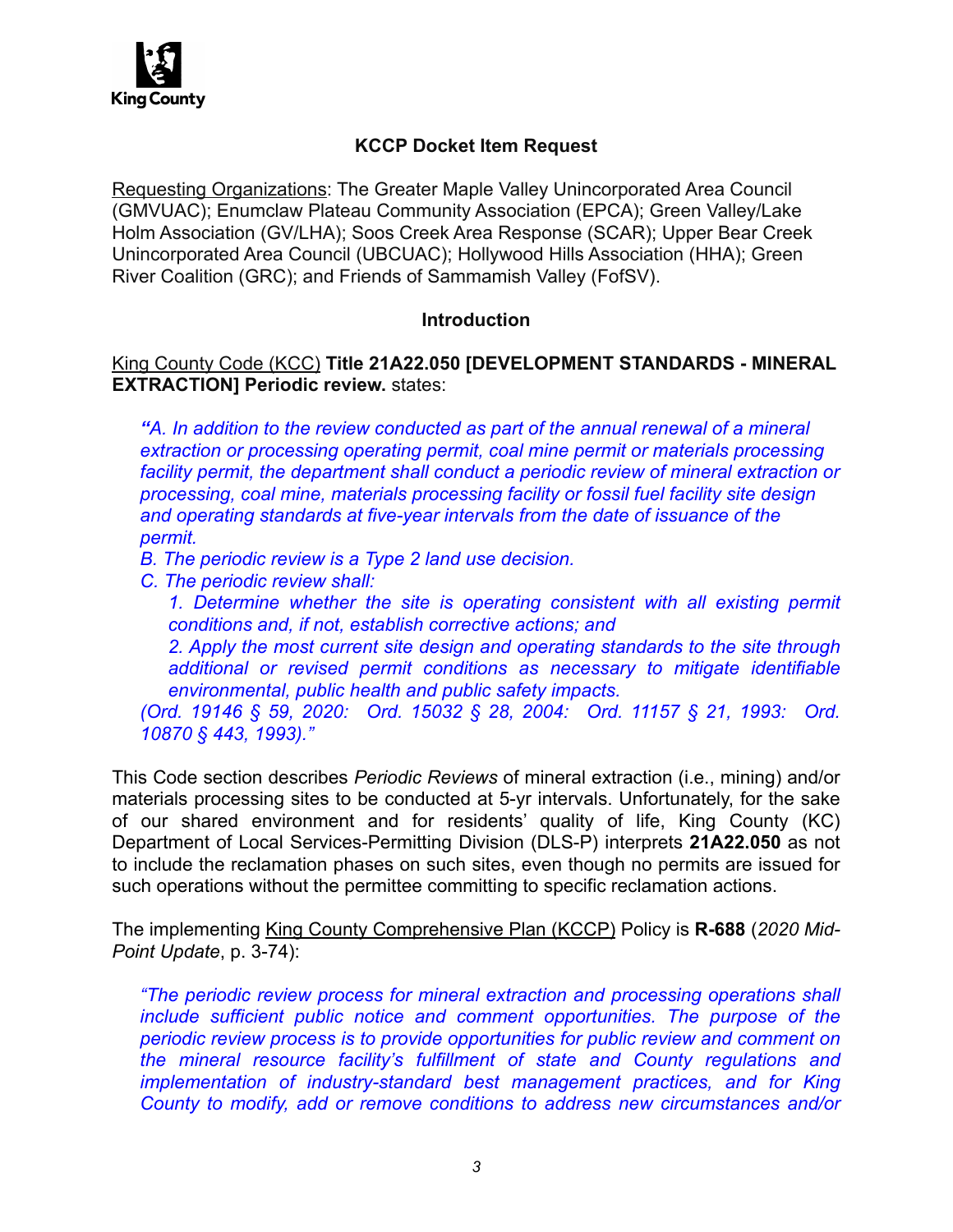

*unanticipated project-generated impacts. The periodic review process is not intended to re-examine the appropriateness of the mineral resource use, or to consider expansion of operations beyond the scope of existing permitted operations since that review would be accomplished through the County's permitting process. The periodic review is intended to be a part of King County's ongoing enforcement and inspections of mineral resource sites, and not to be a part of the County's permitting process."* 

This KCCP Policy specifically states that the *"periodic review is intended to be a part of King County's ongoing enforcement and inspections of mineral resource sites,…"* However, again, KC DLS-P interprets the *Periodic Review* as not being applicable to the reclamation phases on such sites.

This is a loophole that deprives the general Public of Code-required periodic reviews.

### **Request**

To ensure there is no misinterpretation of *Periodic Reviews*, we propose the following changes *(using standard editing: additions—underlined and deletions—strikethrough)* to both KC Code and KCCP Policy:

## **KCC Title 21A22.050 [DEVELOPMENT STANDARDS - MINERAL EXTRACTION] Periodic review.**:

*"A. In addition to the review conducted as part of the annual renewal of a mineral extraction or processing operating permit, coal mine permit or materials processing*  facility permit, the department shall conduct a periodic review of mineral extraction or *processing, coal mine, materials processing facility or fossil fuel facility site design and operating standards at five-year intervals from the date of issuance of the permit.* 

- *B. The periodic review is a Type 2 land use decision.*
- *C. The periodic review shall:*

1. Determine whether the site is operating consistent with all existing permit *conditions and, if not, establish corrective actions; and* 

*2. Apply the most current site design and operating standards to the site through additional or revised permit conditions as necessary to mitigate identifiable environmental, public health and public safety impacts.* 

*3. Address all reclamation activities prior to final closure of the operation.* 

*(Ord. 19146 § 59, 2020: Ord. 15032 § 28, 2004: Ord. 11157 § 21, 1993: Ord. 10870 § 443, 1993)."* 

**KCCP Policy R-688**: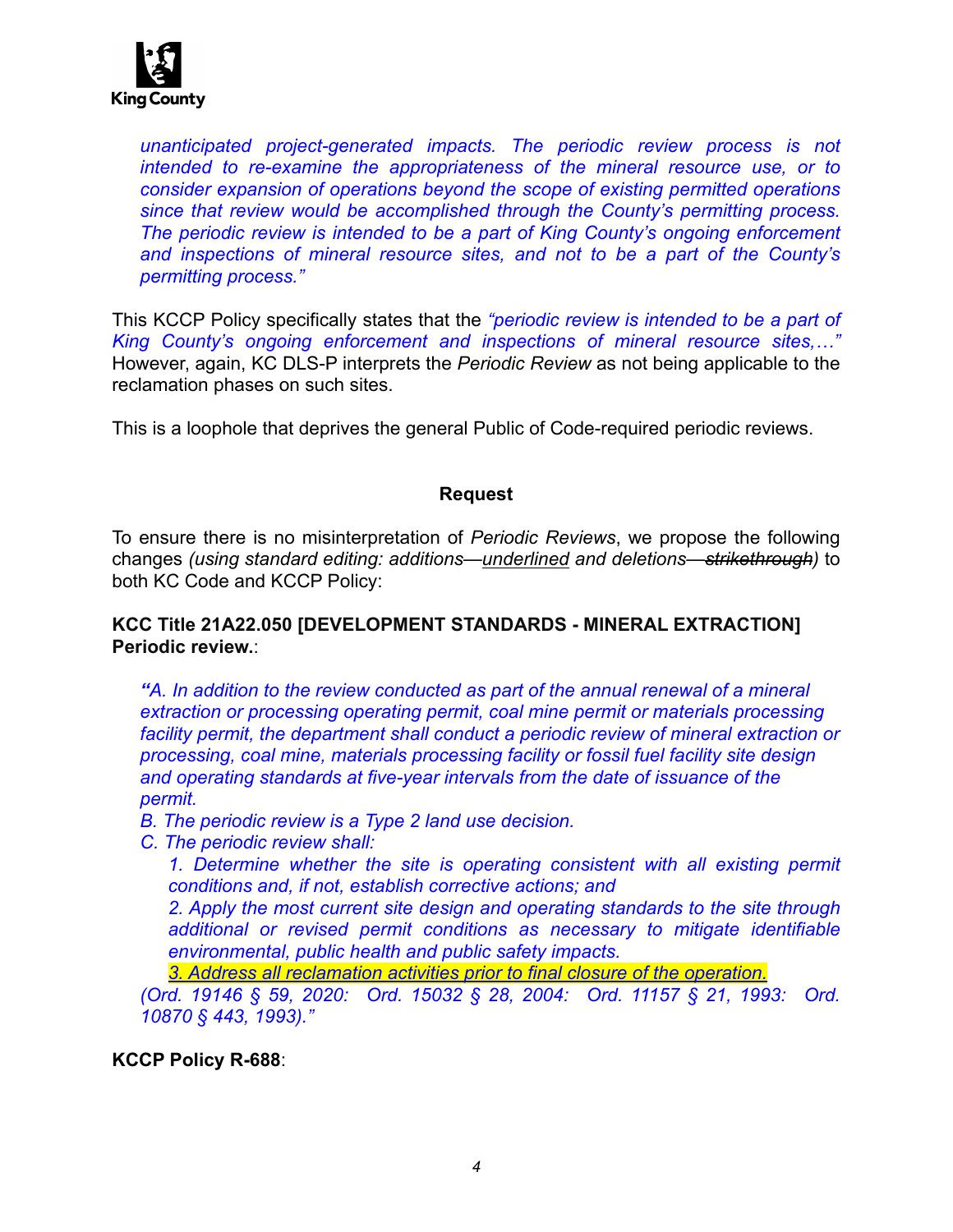

*"The periodic review process for mineral extraction, and processing, and reclamation operations shall include sufficient public notice and comment opportunities. The purpose of the periodic review process is to provide opportunities for public review*  and comment on the mineral resource facility's fulfillment of state and County *regulations and implementation of industry-standard best management practices, and for King County to modify, add or remove conditions to address new circumstances and/or unanticipated project-generated impacts. The periodic review process is not intended to re-examine the appropriateness of the mineral resource use, or to consider expansion of operations beyond the scope of existing permitted operations since that review would be accomplished through the County's permitting process. The periodic review is intended to be a part of King County's ongoing enforcement and inspections of mineral resource sites, and not to be a part of the County's permitting process."* 

# **Supporting Rationale**

### **Washington State RCWs**

#### **[78.44.081](http://app.leg.wa.gov/RCW/default.aspx?cite=78.44.081)**: *"Reclamation permits required—Applications.*

*After July 1, 1993, no miner or permit holder may engage in surface mining without having first obtained a reclamation permit from the department. Operating permits issued by the department between January 1, 1971, and June 30, 1993, shall be considered reclamation permits. A separate permit shall be required for each noncontiguous surface mine. The reclamation permit shall consist of the permit forms and any exhibits attached thereto. The permit holder shall comply with the provisions of the reclamation permit unless waived and explained in writing by the department."* 

**RCW 78.44.081** clearly states that a reclamation permit be obtained *prior* to the commencement of any mining operation, thus establishing that reclamation is part and parcel of the mining operation and thus, by inference, indicating that any subsequent Code or Policy that calls for *Periodic Reviews* of mining operations *include* reclamation activities. Consequently, *Periodic Reviews* apply to reclamation activities.

#### **VISION 2050** (adopted October 2020)

Protecting the general public and maintaining Rural Area character in relation to industrial-scale operations such as mining are discussed in:

**MPP-DP-32**: *"Contribute to improved ecological functions and more appropriate use of rural lands by minimizing impacts through innovative and environmentally sensitive land use management and development practices."*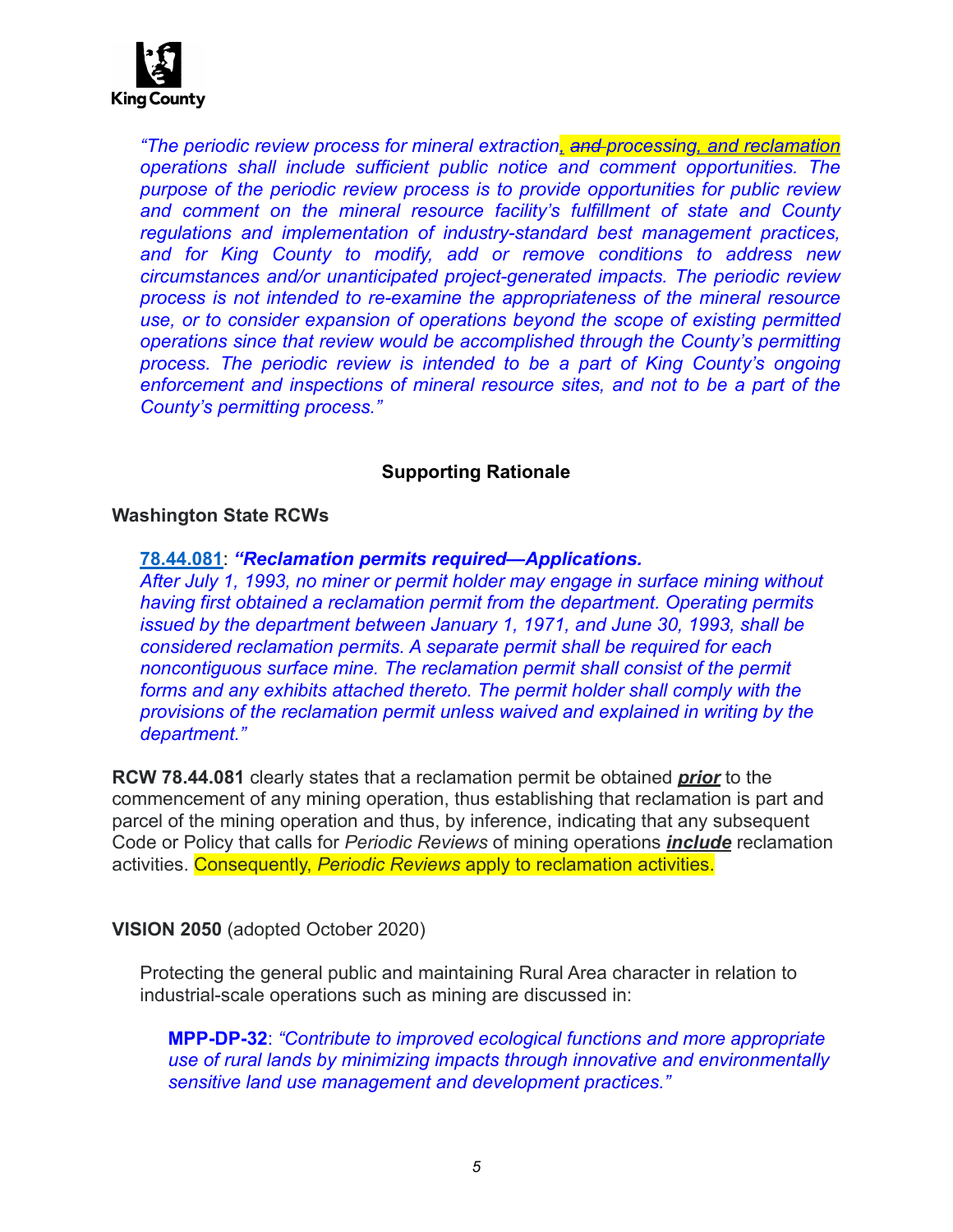

**MPP-DP-37**: *"Ensure that development occurring in rural areas is rural in character and is focused into communities and activity areas."* 

**MPP-DP-41**: *"Establish best management practices that protect the long-term integrity of the natural environment, adjacent land uses, and the long-term productivity of resource lands."* 

Each of these **MPPs** apply to ensuring mining site reclamation is conducted and completed in a manner as to protect the environment and the general Public. To do so, the Public must be kept informed and the *Periodic Review* process used to do so.

**Countywide Planning Policies (CPPs)** *(2012 as amended in 2016; currently undergoing a major update in 2021)*

Maintaining Rural Area character and siting of industrial-scale operations are discussed in:

**EN-1**: *"Incorporate environmental protection and restoration efforts into local comprehensive plans to ensure that the quality of the natural environment and its contributions to human health and vitality are sustained now and for future generations."* 

This **CPP** calls for the **KCCP** and its policies to include *"…environmental protection and restoration efforts…."* To do this **KCCP** policies calling for *Periodic Reviews* must include mining site reclamation activities.

**KCCP** (adopted July 2020)

Maintaining Rural Area character with respect to industrial-scale mining operations are discussed in:

Chapter 3. **RURAL AREAS AND NATURAL RESOURCE LANDS**, Part I. **Rural Area** (our emphases):

*"Preserving rural King County plays a key role in ensuring a continuing variety of landscapes, maintaining the diverse communities that often portray the rural legacy, and supporting the evolving rural economic opportunities for the county and its residents.... Rural Areas and rural- based economies contribute to the range of choices and enhance the quality of life of all county residents.... King County is committed to sustaining rural economic clusters and rural character....The glacial soils and terrain that give King County its natural beauty also create significant environmentally critical areas, such as steep, erodible slopes, wetlands and groundwater recharge areas. Maintenance of tree cover,*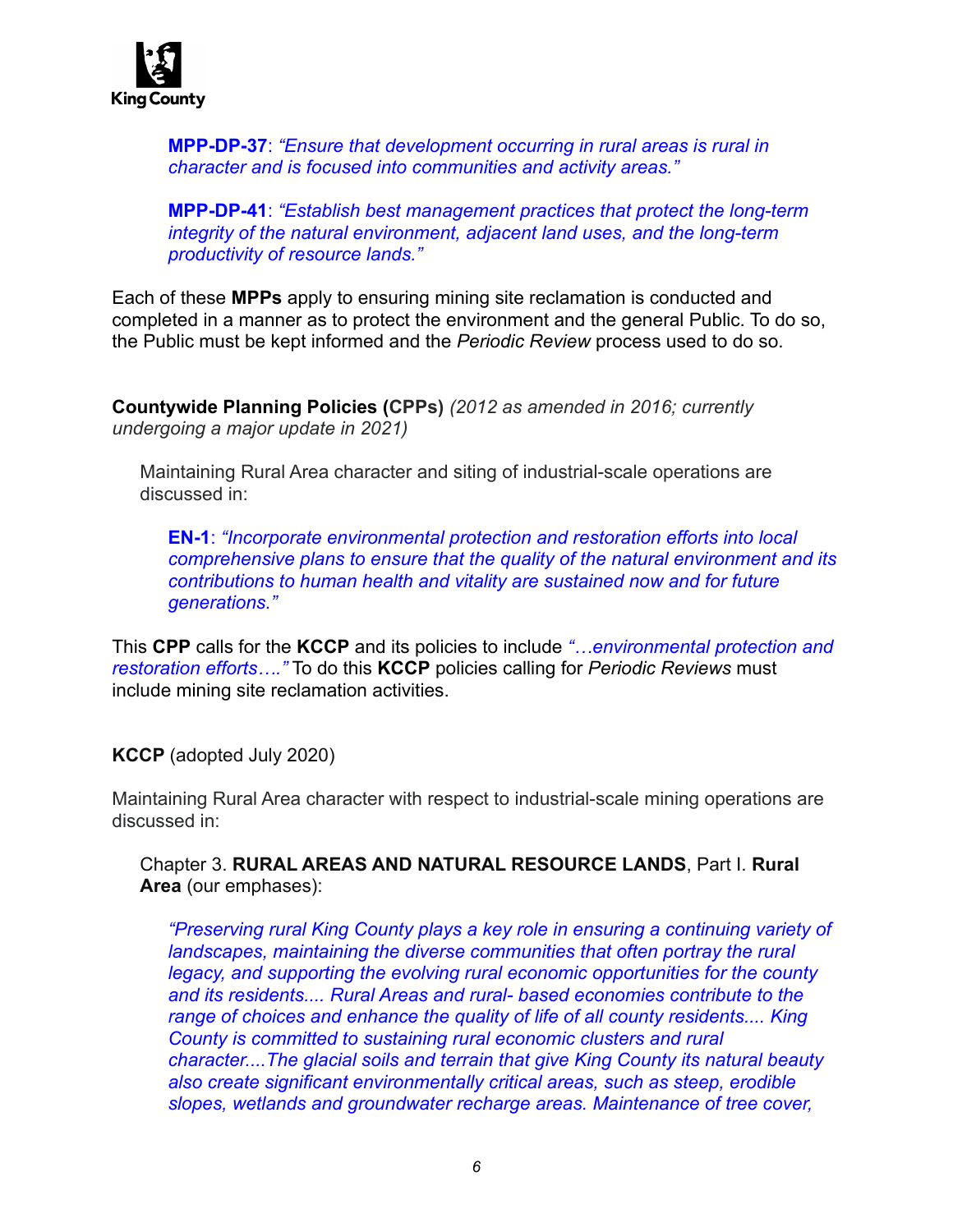

*natural vegetation and wetlands are critical to the continued functioning of the ecosystem and preservation of rural character. The interplay of forest cover, soils and water are essential to watershed health, ensuring adequate unpolluted groundwater recharge, stormwater runoff flow control and pollution reduction, carbon sequestration and habitat functions. Conserving Rural Areas and Natural Resource Lands in King County is integral to providing diversity in lifestyle choices; sustaining farming, livestock, and forestry economies; protecting environmental quality and wildlife habitat; providing recreation opportunities and maintaining a link to the county's resource-based heritage."* 

This **KCCP** section specifically calls for: *"Conserving Rural Areas and Natural Resource Lands…."* This cannot be done without proper and adequately monitored reclamation of mining sites. Public disclosure and participation are integral to such oversight

# **Closing Remarks**

### **Environmental Impacts**

It is relevant and factual to point out that multiple mining facilities in King County (particularly in SE King County) have a record of substantial environmental, permit and code violations during the *"reclamation"* phase, which can take as long or as in a number of cases in SE King County, take far longer than the mining activity. Further, there is a record of such sites causing harm to public resources, including, but not limited to, waters of the state. Site examples include: Reserve Silica, Erickson/Wagner site, John Henry Mine, and Landsberg (Rogers Seam).

## **State Department of Ecology**

Also worthy of note, when the State Department of Ecology (DOE) was updating the National Pollution Discharge Elimination System (NPDES) permit for stormwater and mine-water discharges from the John Henry Mine, it wrote requirements both for a return to active mining (which was still a potential at the time), or reclamation as it was DOE's opinion that reclamation activities at the John Henry Mine posed a *substantial* threat of pollution to waters of the state.

#### **Reclamation**

Clearly, the aforementioned examples demonstrate that reclamation activity can and frequently has lasted for decades. Claimed reclamation is often historically and presently paired with disposal. Reclamation is often abused through disposal of offspecification or hazardous materials. The current interpretation by DLS-P serves to keep such reclamation/disposal activity opaque and out of the public view, which in turn only serves to increase the opportunities for additional harm to rural residents and public resources, in particular through pollution of surface and groundwater that can last for many decades beyond the completion reclamation activity (as seen with high pH and arsenic discharges from the Reserve Silica site that continue today).